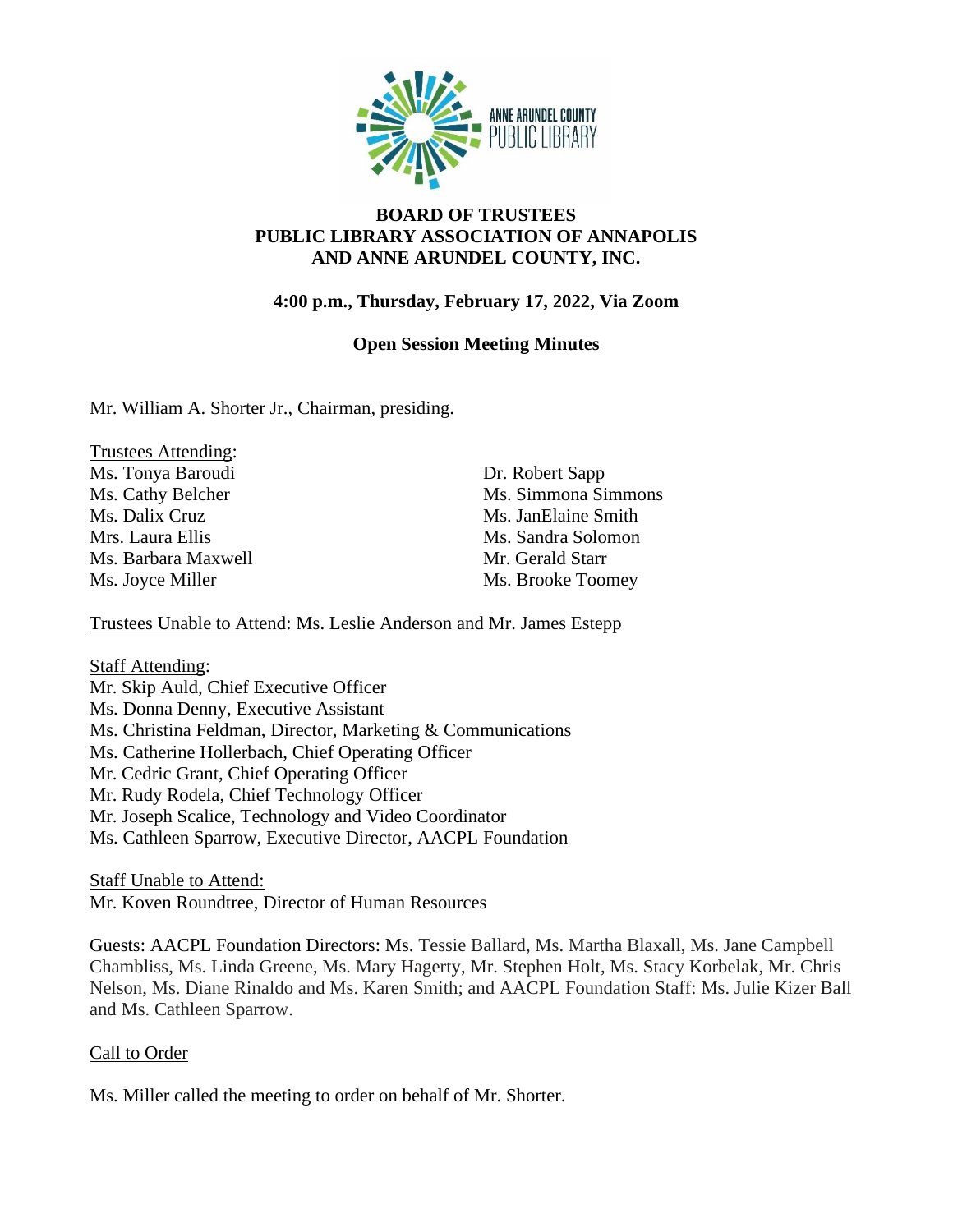AACPL Board of Trustees Meeting Minutes February 17, 2022 Page two

#### Approval of the Agenda

Ms. Miller asked for a motion to approve the meeting agenda. Ms. Smith moved to approve the agenda. Ms. Solomon seconded the motion. All were in favor and the agenda was approved.

#### Trustee Briefing

# *Advocacy Presentation for AACPL Trustees and AACPL Foundation Directors*

Mr. Rodela introduced the guest speaker, Mr. Patrick Sweeney, Political Director for EveryLibrary. Mr. Rodela said EveryLibrary is the first and only national advocacy nonprofit dedicated to building voter support for libraries. EveryLibrary promotes public, school, and academic libraries by advocating in support of public funding and building awareness of public funding initiatives. Mr. Rodela provided Mr. Sweeney's professional background and career highlights.

Mr. Rodela said that during the Covid pandemic AACPL along with other public libraries nationwide demonstrated their value by supporting their communities during a difficult and uncertain time. As we transition to post-pandemic normal, we recognize our funding is always at stake in the voting booth, at least indirectly through the voter's choices for the County Executive and Council. Mr. Rodela said he was pleased to present Mr. Sweeney who would demonstrate that our continued success depends on thoughtful and effective advocacy with our community.

Mr. Sweeney said that EveryLibrary has worked to support libraries in many ballot initiatives, bond measures, and by running campaigns with tools, data, and training to help win election campaigns. The organization has also worked to inform on political issues such as book banning. As he reviewed his slide presentation, he encouraged participants to send their follow-up questions via email to him at [pcsweeney.com@pcsweeney](mailto:pcsweeney.com@pcsweeney) and to use the resources for advanced learning, including webinars, found at<https://www.everylibrary.org/>

Mr. Shorter thanked Ms. Miller for opening the meeting, Mr. Sweeney for his presentation, and the Foundation Directors for joining the Trustees to learn more about advocacy. Ms. Karen Smith, Chair of the AACPL Foundation Board of Directors, thanked Mr. Shorter for inviting them to the meeting.

#### Chair's Report

Mr. Shorter announced that Ms. Penny Evans had resigned from the Board of Trustees. A certificate of appreciation in recognition of her twelve years of volunteer leadership service on the Board of Trustees, most recently as a director, will be presented to Ms. Evans.

Mr. Shorter said that the Foundation Report, the Treasurer's Report and staff reports by the Executive Leadership Team would not be reviewed at the meeting but were available on BoardEffect.

#### Review of Consent Agenda

Mr. Shorter noted that a "consent agenda" had been included in the meeting agenda, allowing all items within it to be approved in a single action, rather than through the filing of multiple motions. Mr. Shorter moved to approve all the items within the consent agenda including: